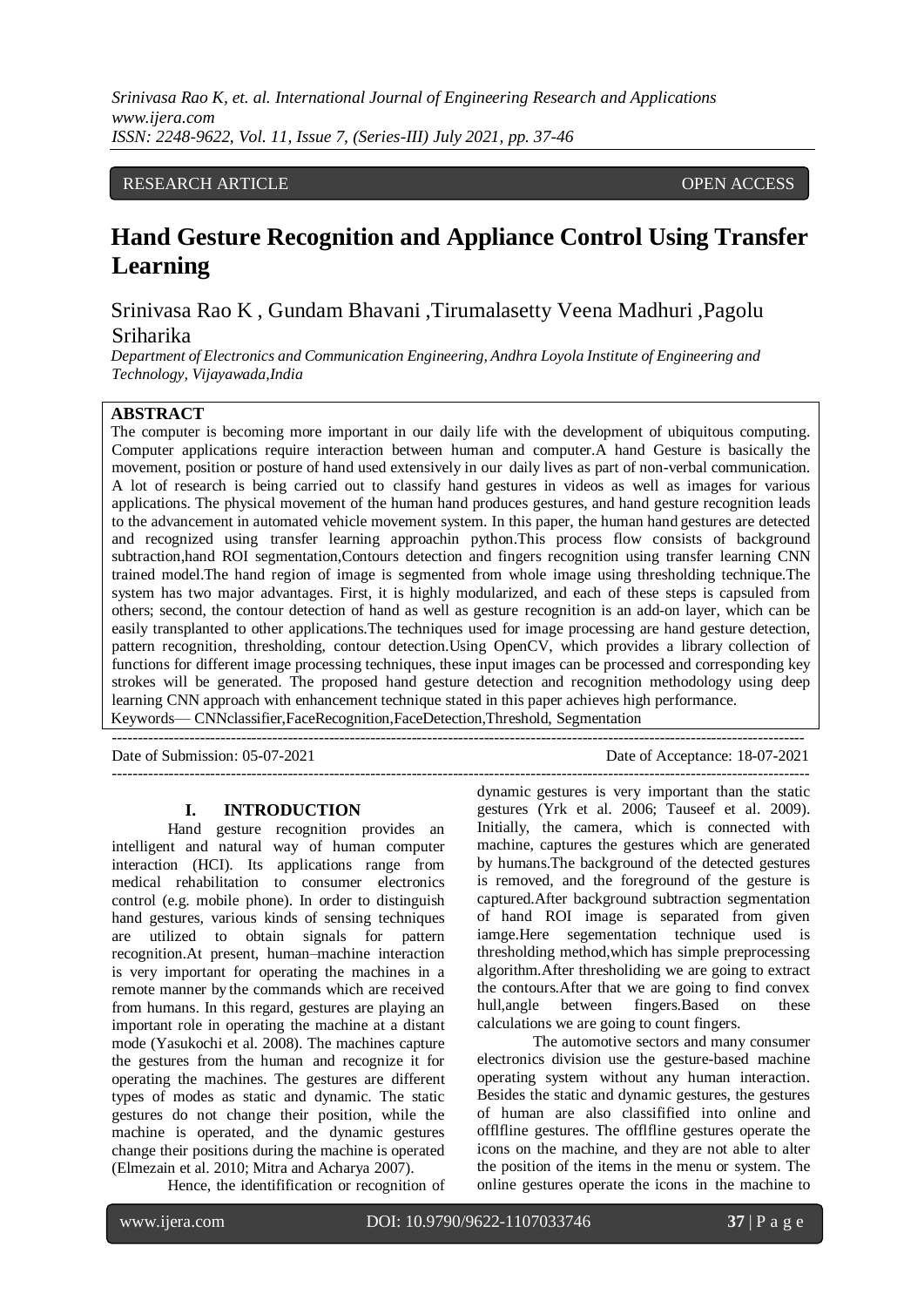different positions or inclinations (Yao and Fu 1935; Liu et al. 1898). The online gestures are very much useful in realtime machine operating systems than the offlfline gestures.Park et al. (2012) and Ren et al. (2013) used Naı¨ve Bayes classififier and support vector machine (SVM) methodologies for gesture recognition. These methods did not support large number of training dataset, and it also required high number of training samples. This drawback is eliminated by proposing transfer learning based CNN classififier in this paper. It does not require high number of samples in training mode, and the complexity level of this algorithm is low. The novelty of this proposed work is to implement deep learning algorithm in hand gesture recognition system with novel segmentation technique.



**Fig. 1** Different hand gesture postures (Kawulok et al. 2012)

The paper is organized as follows: firstly deals the conventional methods of hand gesture recognition, proposes CNN classifification-based hand gesture recognition, and discusses the simulation results of proposed hand gesture recognition system using Python programming language. At the end one application using hand gesture recognition concept, concludes the paper.

In this study, designing of the hand gesture recognition is one of the complicated job that involves two major problem. Firstly is the detection of hand. User hand is detected by using webcam in real-time video. The problem would be the unstable brightness, noise, poor resolution and contrast. The detected hand in the video are recognized to identify the gestures. At this stage, the process involves are the segmentation and edge detection or background subtraction. According to Karishma [2], with various information of image like color, hand posture and shape based (shape of hand) in a real time would affect the recognition of gestures. Another problem is to create the sign that is suitable to be used for one hand in a time. The extraction of hand need to be followed to determine each number and sign used.

According to Amiraj [3], the extraction of hand involves the contour and convexity defects. Convexity defect gives an issue on how to calculate the depth of the defects. Some of the defects have far greater depth than others so to identify the depth would include some equations.

The list of objectives that will need to be achieve for this project: (1) to establish a complete system for detecting, recognizing and interpreting hand gesture recognition through computer vision using Python and OpenCV, and (2) to create the numbers and sign languages of hand gesture shown in the system that will meets the name of the project.

## **II. LITERATURE SURVEY**

Zuocai Wang et al. (2018) proposed hand gesture recognition system using particle fifiltering approach. The authors applied this fifiltering approach on hand gesture images with same background. The authors obtained 92.1% of sensitivity, 84.7% of specifificity and 90.6% of accuracy. Suguna and Neethu (2017) extracted shape features from hand gesture image for the classifification of hand gesture images into various classes. Then, these extracted features were trained and classifified using k-means clustering algorithm. Marium et al. (2017) proposed hand gesture recognition system using convexity algorithm approach.The authors applied this fifiltering approach on hand gesture images with same background. The authors obtained 90.7% of sensitivity, 82.1% of specifificity and 87.5% of accuracy. The main limitation of this approach is that the proposed algorithm produced optimum results if the background of the hand gesture image is static.Ashfaq and Khurshid (2016) used Gabor fifiltering approach for converting the spatial domain format hand gesture image into multi-class domain format image. Then, the authors applied both Bayesian and Naı¨ve Bayes classififier on Gabor transformed hand gesture image in order to classify the test hand gesture image into different classes.

The authors obtained high level of classifification accuracy on Naı¨ve Bayes classififier than the Bayesian classifification methodology due to its simple architecture pattern.

Rahman and Afrin (2013) used support vector machine (SVM) classifification approach for classifying the hand gesture images into various classes. The authors achieve 89.6% of sensitivity, 79.9% of specifificity and 85.7% of accuracy. The error rate was high in this method, and this is not suitable for fast moving background and foreground object images. Rao et al. (2009) developed hand gesture recognition system using hidden Markov model.

The authors constructed Markov model for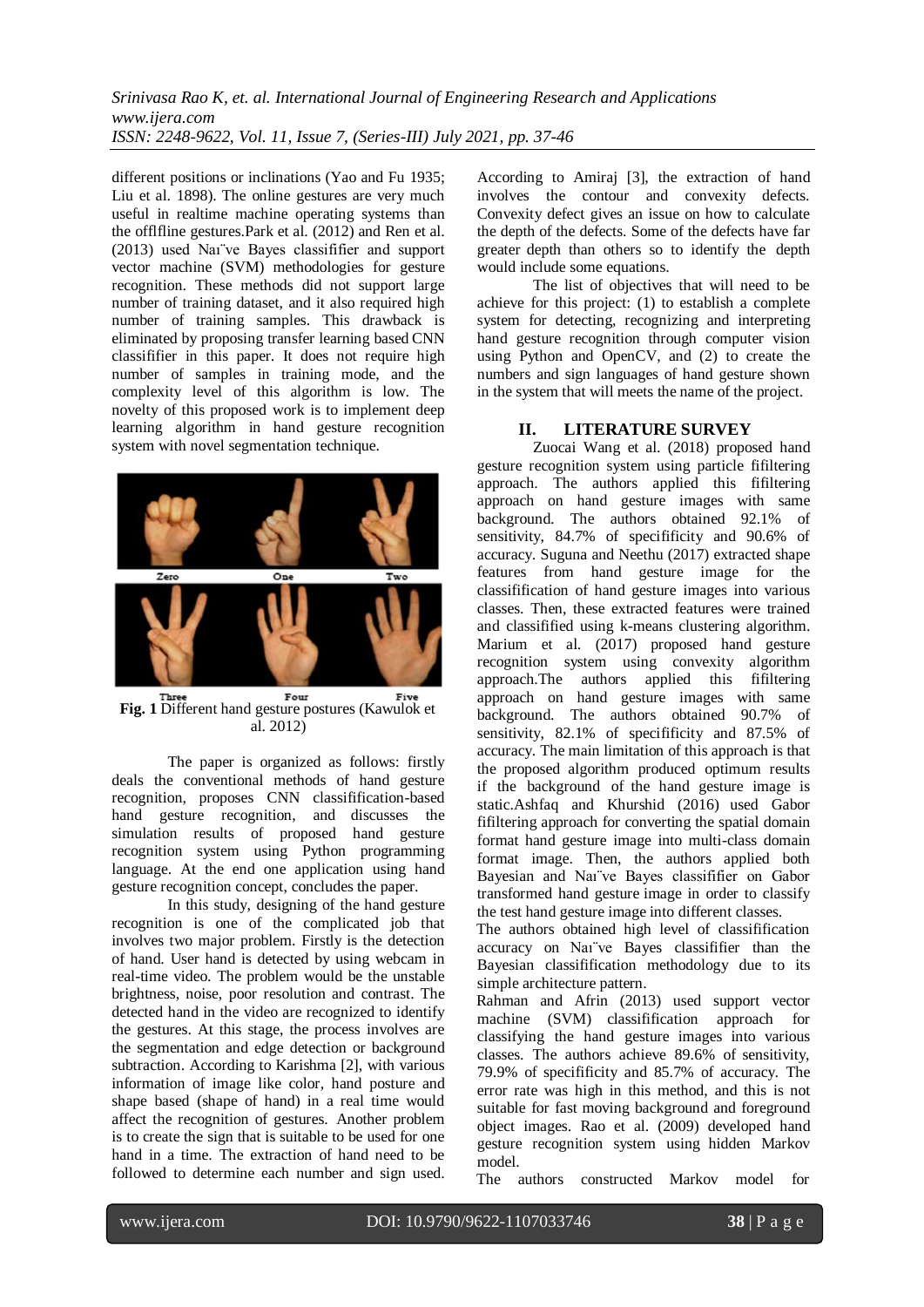foreground fingers in hand gesture image. This Markov model was used in both training and testing modes of binary classifification approach. The authors produced 90.1% of sensitivity, 82.6% of specifificity and 90.6% of accuracy. The classifification time is high in this methodology as the mail limitation.

The following points are limitations of the conventionalmethods for gesture recognition.

 Conventional gesture recognition method used SVM and Naı¨ve Bayes classififier, which required high number of training samples for gesture patternrecognition.

 The complexities of these algorithms are quite high innature.

#### **III. PROPOSED METHODOLOGY**

In this paper, the human hand gestures are detected and recognized using CNN classifification approach. This process flflow consists of hand ROI segmentation using mask image, fifingers segmentation, normalization of segmented finger image and fifinger recognition using CNN classififier. Figure 2 shows the proposed flow of hand gesture recognition system



Fig:2 Process of hand gesture recognition

## **IV. IMPLEMENTATION**

The proposed system was coded by Python language,OS Module of Python and the OpenCV library. And also here we used pre trained transfer learning CNN based model for hand gesture recognition.Transfer learning is a deep learning method where a model developed for a task is reused as the starting point for a model on a second task.That model is tested and trained by using deep learning convolutional neural networks used for hand

detection and recognition.These model is designed by using Keras and Tensarflow tools.Keras is used for frontend purpose to train a model in python where tensorflow is used as backend tool.

The general structure for any system to recognize the hand gestures can be explained as shown in Figure 2. Our system contains five steps, which are detailed.



Fig2. General structure of the hand gestures recognitionsystem

#### **4.1. Image Capturing**

In this step used a webcam to acquire the RGB image (frame by frame) and based on only bare hand withoutglove.

#### **4.2. Pre-Processing**

In this step in order to minimize the computation time we took only the important area instead of the whole frame from the video stream and this is called Region Of Interest (ROI).

In image processing prefers to convert the color images into a grayscale images to increase the processing and after complete the processing can restore the images to its original color space, therefore, we convert region of interest into a grayscale image. Then blurring the (ROI) by Gaussian blur to reduce the objects that have high frequency but not the target. Notice that in this step the algorithm will fail if there is any vibration for the camera.

#### **4.3. Hand Region Segmentation**

This step is important in any system to hand gestures recognition and help in enhancing the performance of the system by removing the unwanted data in the video stream. In general, there are two methods to detect the hand in image, the first method depends on Skin-Color, this method is simple but effected by the light conditions in the environment and the nature of background. The second method does not depend on Skin-Color but on shape of hand and benefit from the principle of convexity in detection of the hand. The shape of hand is very important feature in the systems of recognition the hand gesture.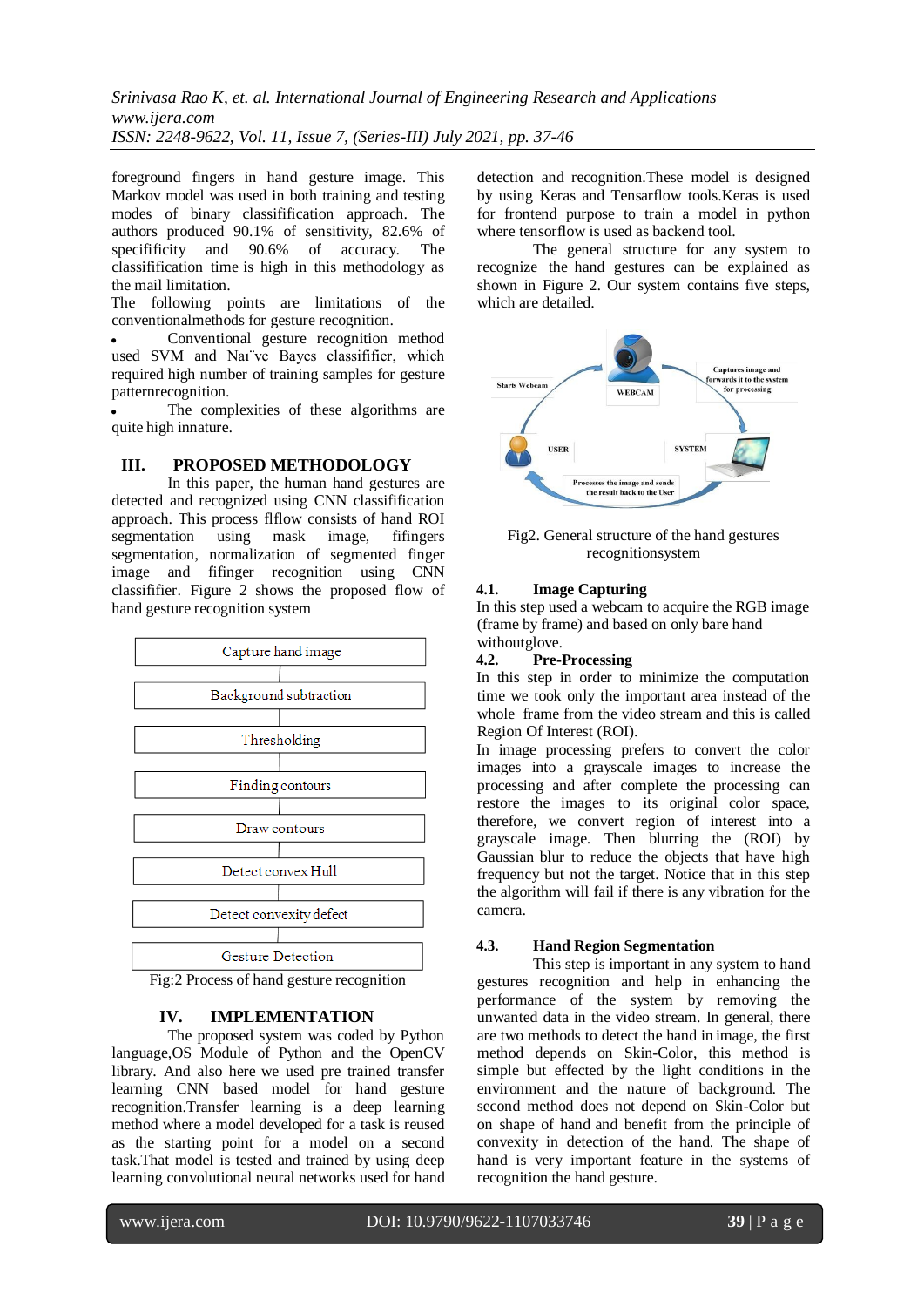There are several methods or techniques used to extract the hand region from the image can be summarized as:

a) Edge-Detection.

b) RGB values because of the values of RGB for hand differentfrom the background of the image. c) Subtraction of background

In this paper used background subtraction technique to separate the hand from the background. This technique needs to determine the background that can be obtained by benefit from a running average principle. The background is computing from made the system focus on a certain scene for at least 30 frames and during that calculating the running average for the currentframe and all previous frames using the following equation:  $dst(x,y)=(1-a).dst(x,y)+a.src(x,y)$ 

where,  $src(x,y)$  is a source image may be one or three channels and 8-bits or 32-bits floating point, dst (x,y) is destination image contains the same channels in the source image and 32-bits or 64-bits floating point. Finally, alpha is a weight of the source image and can be considered as threshold to determine the time for computing the running average over the frames. After determining the background, we put the hand front the camera, then compute the absolute difference between the background that calculates by using the running average and the current frame that contains the hand as a foreground object. Thus find the background and then compute the difference all that called subtraction background. The next step is thresholds the image that output from background subtraction and the result will be only hand with white color and the rest image with black color. The threshold process is important and must be done before the contours finding a process to achieve high accuracy.

Mathematically can represent the threshold principle as follows:

$$
f(x) = \begin{cases} 1, & \text{if } x \ge \text{threshold} \\ 0, & \text{if } x < \text{threshold} \end{cases}
$$

where,  $f(x)$  is the intensity of the pixel.

All the processes above called Motion-Detection. Figure 3 shown the output of Hand region segmentation process. Finally, perform a chain of morphological processes such as erosions and dilations to remove any small regions of noise.



**Figure 3.** Output of hand region segmentation process

## **4.4. Contour-Extraction**

The contour can be defined as object's boundary or outline (hand in our case) that be located in the image. In other words, the contour is a curve connecting points that have the like color value and is a very important in shape analysis, objects detection and recognition process.

## **4.5. Features Extraction and Recognition**

Now we turn to the second part of the research, which is how we determine the number of fingers. From the number of fingers can recognize the hand gestures, and for performing this task used Convex Hull to locate the extreme points (top, bottom, left and right). The convex hull is the group of points that surrounding the region of hand as shown in Figure 4. Here, we must clarify the principle of the

#### 4.5.1 Convex Hull method

Convex Set, which means all lines between any two points within hull are entirely within it. From extreme points can compute the palm's center, Figure 5 shown that



Figure 4. Convex hull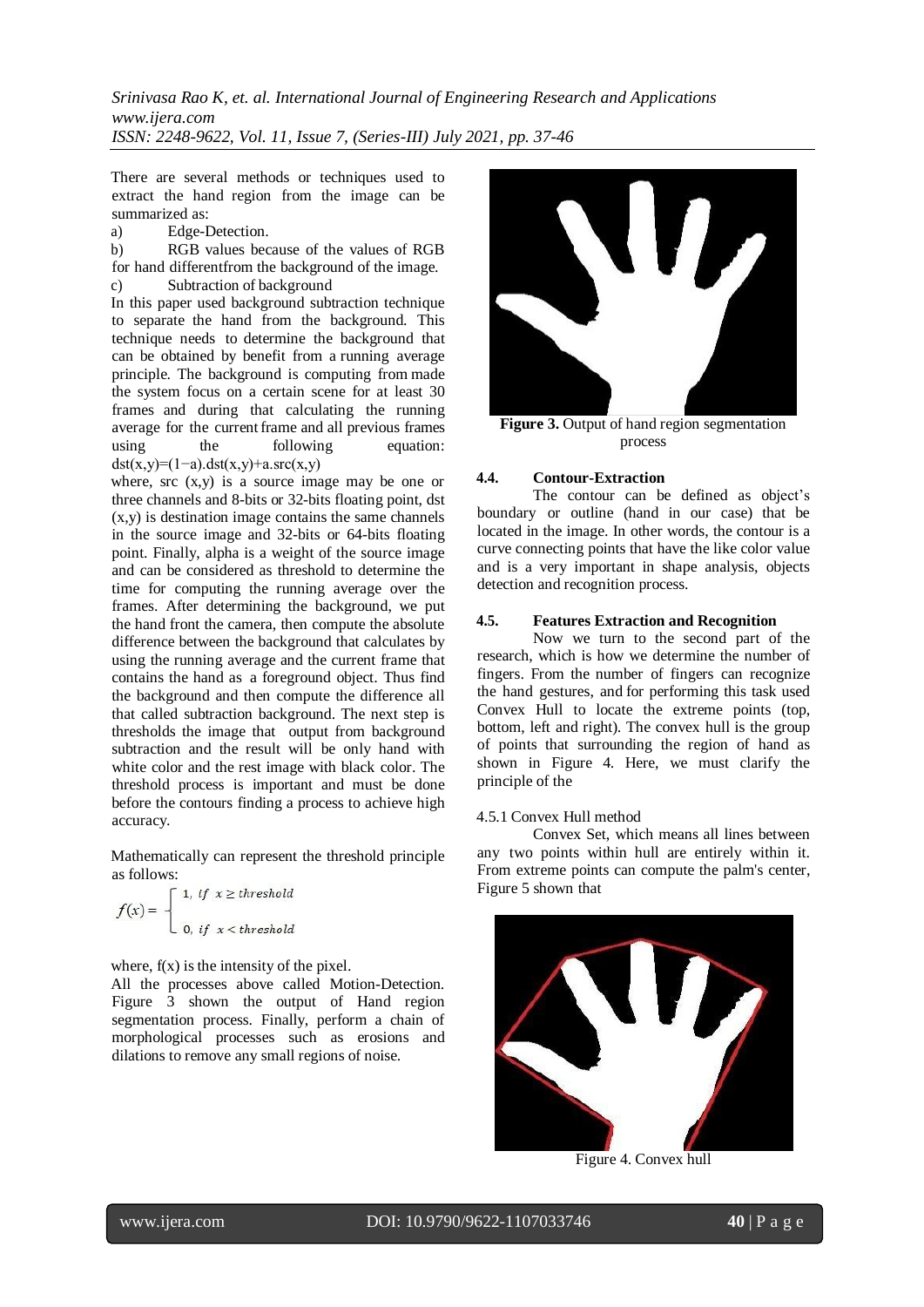This method was inspired by an online tutorial by ifheqhar. The convex hull method takes the outline of a shape, and identifies the convex and concave (defect) points along the outline. These points provide us with a rough idea of the shape of the object. In the case of a hand, it should have 5 convex points (one for each finger) and 4 defects (one between two adjacent fingers).

Using this method, we can identify the number of fingers the user is showing to us by the number of convex and defect points. For example, if there are 2 convex and 2 defect points, it is likely that the user is showing us 2 ingers. In our implementation, we used OpenCV functions such as findContours(), convexHull() and convexityDefects() to obtain the convex hull and defect points. Below is a sample output of the centroid and number of defects for a given detection.

The next step is to draw a circle about the fingers, its center point is the center of the palm and the seventy percent from the length of maximum Euclidean distance between the palm's center and extreme points represent the radius. Any deviation of the object from this hull can be considered as convexity defect.

We can visualize it using an image. We draw a line joining startpoint and end point, then draw a circle at the farthest point.



Figure 5.Convexity defects

We have to apply cosine rule to find angle for all defects between the fingers.In trigonometry, the law of cosines relates the lengths of the sides of a triangle to the cosine of one of its angles. The law of cosines states where  $\gamma$  denotes the angle contained between sides of lengths a and b and opposite the side of length c.



Figure 6.Cosine rule triangle

Formula

$$
c = \sqrt{a^2 + b^2 - 2 a b \cos \gamma}
$$

For finding gamma this formula is used:

$$
\gamma = \cos^{-1}\left(\frac{a^2 + b^2 - c^2}{2ab}\right)
$$

In the figure 7 a,b,c are three sides of a triangle and gamma is the angle and this angle always should have less than 90 degrees value.If gamma is less than 90 degree or pi/2 we consider it as a finger.



Figure 7.Finding angle between fingers

As we read earlier, if gamma is less than 90 degree we treated it as a finger.After knowing gamma we just draw circle with in approximate distance to farthest point.And after we just simple put text in images we represent fingercounts (cnt).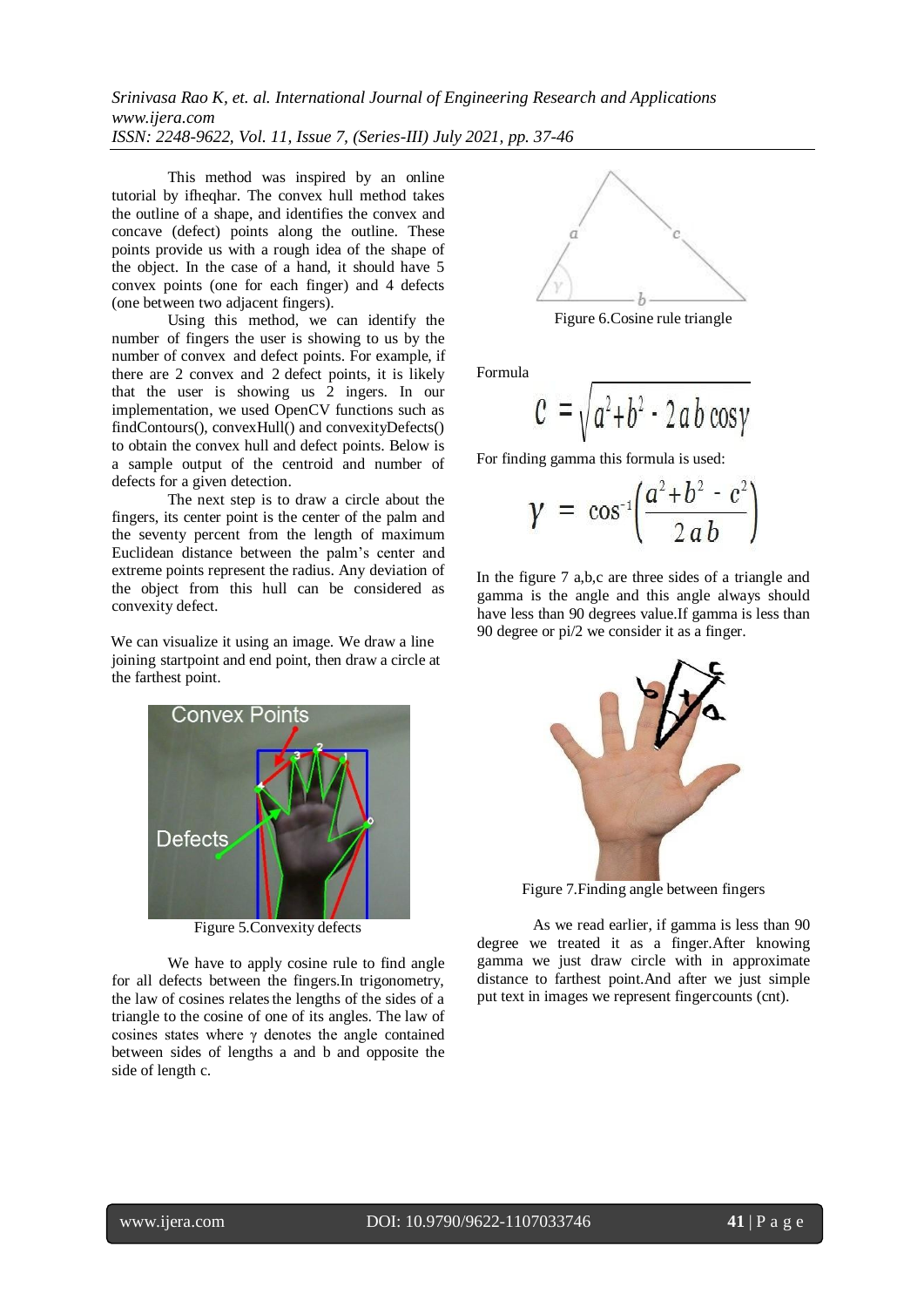

Figure 8 Counting fingers

The process of distinguishing the hand gesture is a dynamic process. After performing the required instruction from the gesture, return to the first step to take another image to be processed and so on.

## **V. APPLICATIONS**

Coming to applications of hand gesture recognition method now a days we are using in several applications in real time like in medical applications advanced robotics systems with gesture recognition can be placed in hospitals or homes to recognize and treat life threatening conditions like hear attacks.In alternative computer interfaces,entertainment applications,automation systems,an easier life for disabled.In this paper we designed one application based on hand gesture recognition that is media player controlling by using hand gestures.In this papaer we designed a media player system that has been controlled by various hand gestures consists of play, and pause, Full screen, and stop, increase volume, and decrease volume features.In this paper we have discussed a low cost system which uses dynamic hand gesture recognition technique to control the VLC media player.

This application contains a central computation module which segments the foreground part **o**f the frame using skin detection and approximate median technique. This hand gesture recognition technique introduces a new, natural way to interact with computers.This media player controller process includes capturing hand image,convert it into hsv,tracking hand on color basis,creating mask on the basis of color and filter actual color,invert pixel value and then enhancing

the result for the better result,finding contours for specific colored object,finding max area contour and draw it on live feed,finding convexity defect for counting values and apply cosine method,binding hand gestures with keyboard keys these are the steps involved in media controller using hand gestures.



Figure 5.1 process of controlling media player by handgestures

After implementing these steps we got results as shown inbelow figures.



Figure 5.2 Forward the video



Figure 5.3 Play/pause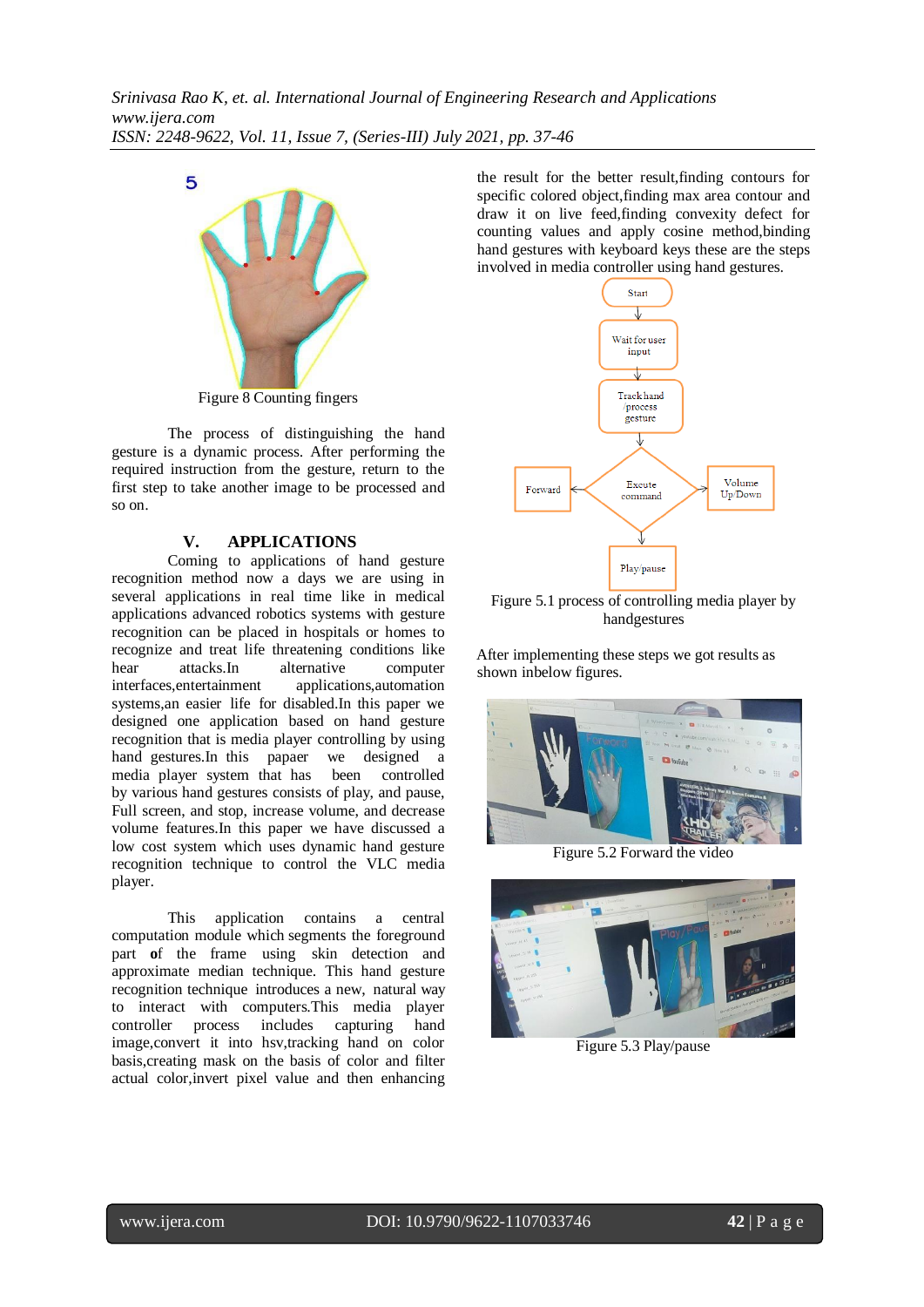

Figure 5.4 Volume up



Figure 5.5 Volume down

Above figures are the results of controlling the media palyer by using hand gestures.

#### **VI. RESULTS**

The proposed hand gesture detection and recognition methodology is simulated using Python version 3.6 opensource simulation software. This open-source software is authorized by Python scientifific distributions. The Python software package includes numpy,openCV,PyAutoGUI library modules. These modules are license free and available as open tools. Each module is integrated in Python kernel, and Python programming language is used to simulate the proposed work.The purpose of this project is to recognize hand gesture with more accuracy. The design is very simple and the user doesn't need to wear any type of hand gloves Although this recognition application can be run in an ordinary computer having a web camera.These results part is focused on simulation part.

We got below results after implementing ,



Figure 6.1 Recognizing gesture showing 0



Figure 6.2 Recognizing gesture showing 1



Figure 6.3 Recognizing gesture showing 2



Figure 6.4 Recognizing gesture showing 3



Figure 6.5 Recognizing gesture showing 4

l

www.ijera.com DOI: 10.9790/9622-1107033746 **43** | P a g e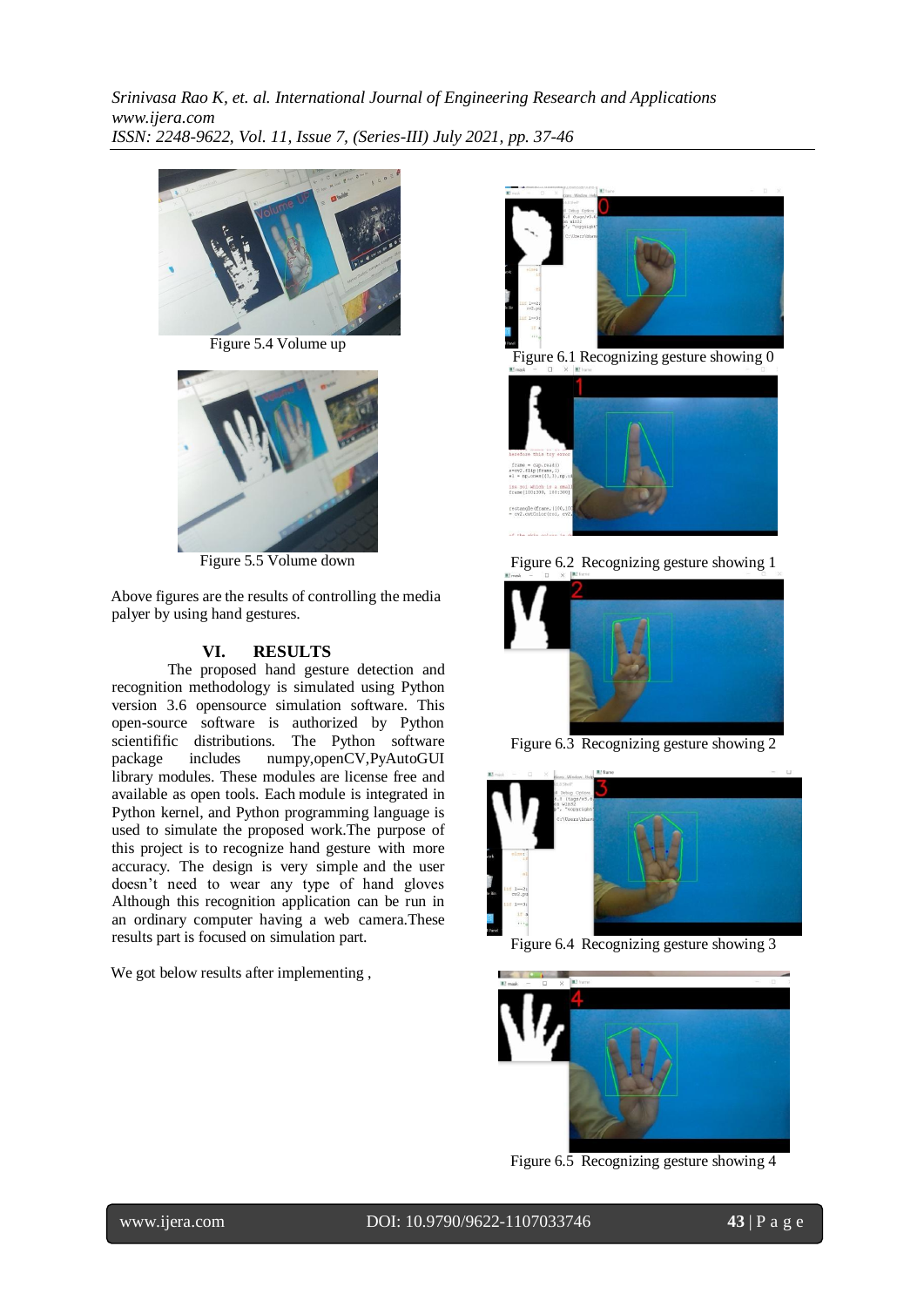

Figure 6.6 Recognizing gesture showing 5

In this we identified 0-5 numbers in this project we also identified some gesture like OK.Figures 6.1 -6.6 shows the zero to five fingers recognition.Below Figure 6.7 shows that OK symbol.



Figure 6.7 Recognizing gesture showing 1

In this method we got 98.7% accuracy which quite higher than the previous method edge detection, which has accuracy 78.81%.Recognition rate of proposed method is 96.6% where previous method has recognition rate is 85.7%.

Accuracy=number of predicted gestures/total number of gestures

Recognition rate=number of identified gestures/total number of gestures.

| Method                    | Accuracy | Recognitionrate |
|---------------------------|----------|-----------------|
| <b>Edge Detection</b>     | 78.1     | 85.7            |
| Background<br>subtraction | 98.7     | 96.6            |

Table 1: Comparision of accuracy and recognition rate

#### **VII. CONCLUSION**

As a conclusion based on the result of the project, it can be seen that developing the hand gesture recognition using Python and OpenCV can be implemented by applying the theories of hand segmentation and the hand detection system.To summarize it, this system has accomplished several objective in this project: (1) manage to establish a

complete system for detecting, recognizing and interpreting hand gesture recognition through computer vision using Python and OpenCV, and (2) able to create the numbers and sign languages of hand gesture shown in the system that will meets the name of the project.

For the future recommendation, this system will include the execution of additional gestures that will allow any users with different skin colour and size of palm to perform more functions easily. The current system only uses the right hand with specific area in ROI to perform gestures. Therefore, the desired enhancement of the technique may possibly using both of user hands to perform different signs with computer operations. Additionally, background subtraction algorithms can be used for more effective performance.

#### **REFERENCES**

- [1]. P.S.Neethu,R.Suguna,Divya Sathish,"An efficient method for Human Hand Gesture Detection and Recognition using Deep Learning Convolutional Neural Networks". Springer-Verlag GmbH Germany, part of Springer Nature 2020,March 2020.
- [2]. .Ashfaq T, Khurshid K (2016) Classifification of hand gestures using gabor fifilter with bayesian and naı¨ve bayes classififier. Int J Adv Comput Sci Appl 7(3):276– 279
- [3]. Chaikhumpha T, Chomphuwiset P (2018) Real—time two hand gesture recognition with condensation and hidden Markov models. In: 2018 international workshop on advanced image technology (IWAIT), Chiang Mai, 2018, pp 1–4
- [4]. Elmezain M, Al-Hamadi A, Michaelis B (2010) A robust method for hand gesture segmentation and recognition using forward spotting scheme in conditional random fifields. In: Proceedings of the 20th international conference on pattern recognition (ICPR'10), August 2010, pp 3850– 3853
- [5]. Hong J, Kim ES, Lee H-J (2012) Rotationinvariant hand posture classifification with a convexity defect histogram. In: IEEE international symposium on circuits and systems (ISCAS) 20–23 May 2012, pp 774– 777
- [6]. Kapil Y, Bhattacharya J (2016) Real-time hand gesture detection and recognition for human computer interaction. In: Berretti S, Thampi S, Srivastava P (eds) Intelligent systems technologies and applications. Springer, Cham, pp 559–567
- [7]. Kawulok M, Grzejszczak T, Nelapa J, Knyc M (2012) Database for hand gesture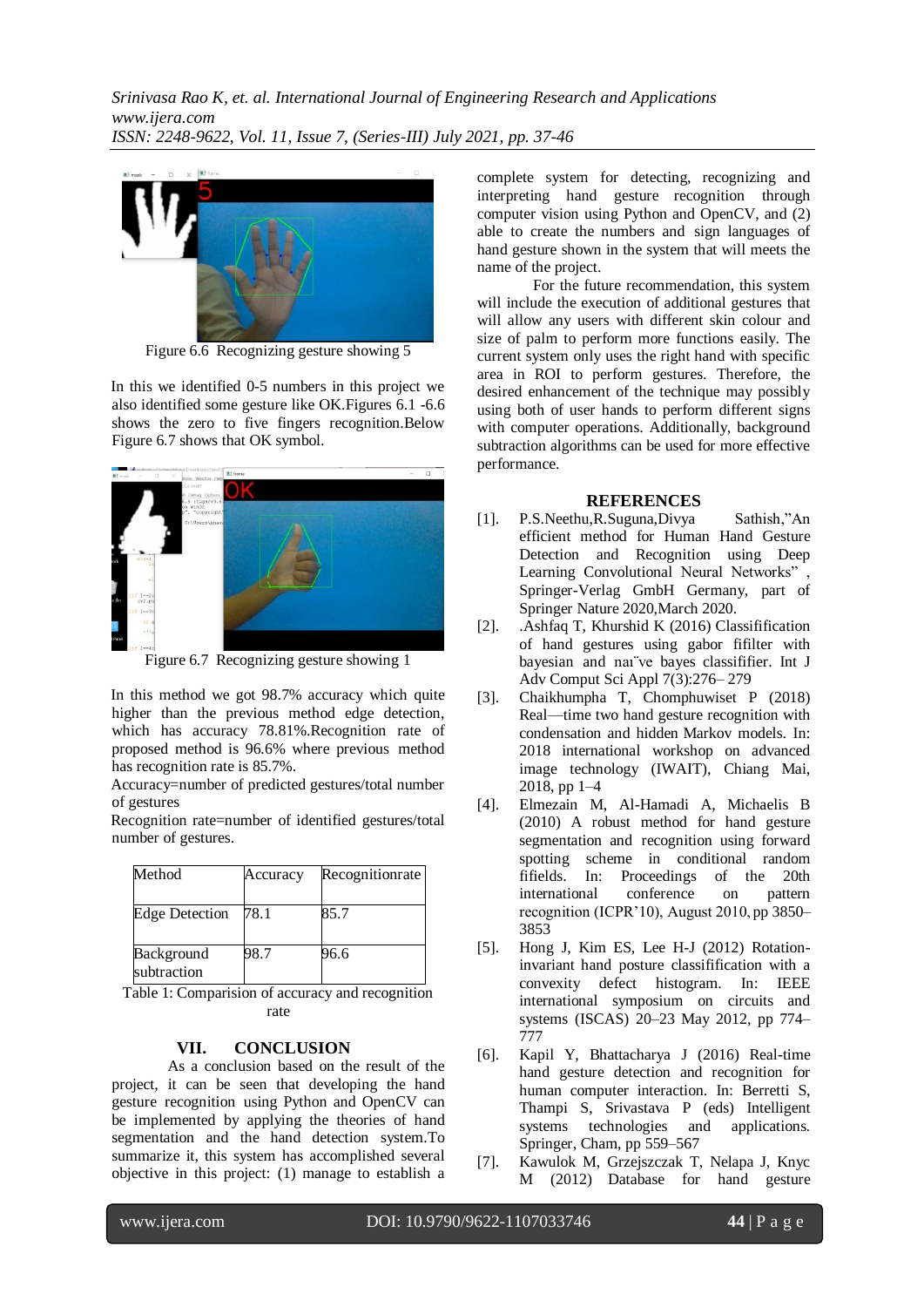recognition. [http://sun.aei.polsl.pl/\\*](http://sun.aei.polsl.pl/)mkawulok/ gestures/. Accessed 12 May 2018

- [8]. Liu K, Chen C, Jafari R, Kehtarnavaz N (2014) Fusion of inertial and depth sensor data for robust hand gesture recognition. Sens J IEEE 14(6):1898–1903
- [9]. S. M. M. Roomi, R. J. Priya, and H. Jayalakshmi 2010 *Hand Gesture Recognition for Human- ComputerInteraction* (J. Comput. Science vol. 6) no. 9 pp. 1002-1007.
- [10]. S. N. Karishma and V. Lathasree 2014 *Fusion of Skin Color Detection and Background Subtraction for Hand Gesture Segmentation* (International Journal of Engineering Research and Technology) vol. 3 no 1 pp 13– 18.
- [11]. A. Dhawan and V. Honrao 2013 *Implementation of Hand Detection based Techniques for Human Computer Interaction* (International Journal of Computer Applications) vol. 72 no. 17 pp  $6-13$
- [12]. C. Von Hardenberg and F. Bérard 2001 *Barehand human-computer interaction*  (Proceedings of the 2001 workshop on Perceptive user interfaces) pp 1–8.
- [13]. K. Nickel and R. Stiefelhagen 2007 *Visual recognition of pointing gestures for human– robot interaction* (Image Vis. Comput.) vol. 25 no. 12 pp 1875–1884
- [14]. R. Lockton 2002 *Hand gesture recognition using computer vision* (4th Year Proj. Rep.) pp 1–69
- [15]. Itseez 2017 *Open Source Computer Vision Library i tseez2015opencv* (Online) Available: https://github.com/itseez/opencv (Accessed: 13-Oct-2017)
- [16]. Itseez 2017 *The OpenCV Reference Manual itseez2014theopencv 2.4.9.0* (Online) Available: [http://opencv.org](http://opencv.org/) (Accessed: 13- Oct-2017)
- [17]. S. van der Walt, S. C. Colbert, and G. Varoquaux 2011 *The NumPy array: a structure for efficient numerical computation*  (Comput. Sci. Eng.) vol. 13 no. 2 pp 22– 30
- [18]. Travis E. Oliphant et al 2017 *NumPy Developers numpy 1.13.0rc2*. (Online) Available: https://pypi.python.org/pypi/numpy (Accessed: 13-Oct-2017).
- [19]. Just, A.: Two-handed gestures for human– computer interaction. IDIAPRR 6(73), 94 (2006)
- [20]. Symeonidis, K.: Hand gesture recognition using neural networks. Neural Netw. 13(5), 1 (1996)
- [21]. Pavlovic, V.I., Sharma, R., Huang, T.S.:

Visual interpretation of hand gestures for human–computer interaction: a review. IEEE Trans. Pattern Anal. Mach. Intell. 19(7), 677– 695 (1997). doi:10. 1109/34.598226

- [22]. Wu, Y., Huang, T.S.: Vision-based gesture recognition a review. In: Braffort, A., Gherbi, R., Gibet, S., Teil, D., Richardson, J. (eds.) Gesture-Based Communication in Human– Computer Interaction, vol. 1739, pp. 103–115. Springer, Berlin (1999)
- [23]. Dadgostar, F., Barczak, A.L., Sarrafzadeh, A.: A color hand gesture database for evaluating and improving algorithms on hand gesture and posture recognition. Res. Lett. Inf. Math. Sci. 7, 127– 134 (2005).
- [24]. Zhigang, F. Computer gesture input and its application in human computer interaction. Mini Micro Syst. 19996, 418–421.
- [25]. Mitra, S.; Acharya, T. Gesture recognition: A survey. IEEE Trans. Syst. Man Cybern. Part C Appl. Rev. 2007, 37, 311–324. [CrossRef]
- [26]. Ahuja, M.K.; Singh, A. Static vision based Hand Gesture recognition using principal component analysis. In Proceedings of the 2015 IEEE 3rd International Conference on MOOCs, Innovation and Technology in Education (MITE), Amritsar, India, 1– 2 October 2015; pp. 402–406.
- [27]. Kramer, R.K.; Majidi, C.; Sahai, R.; Wood, R.J. Soft curvature sensors for joint angle proprioception. In Proceedings of the 2011 IEEE/RSJ International Conference on Intelligent Robots and Systems, San Francisco, CA, USA, 25–30 September 2011; pp. 1919– 1926.
- [28]. Jesperson, E.; Neuman, M.R. A thin film strain gauge angular displacement sensor for measuring finger joint angles. In Proceedings of the Annual International Conference of the IEEE Engineering in Medicine and Biology Society, New Orleans, LA, USA, 4-7 November 1988; pp. 807–vol. 6. Fujiwara, E.; dos Santos, M.F.M.; Suzuki, C.K. Flexible optical fiber bending transducer for application in glove-based sensors. IEEE Sens. J. 2014, 14,3631–3636. [CrossRef]
- [29]. Shrote, S.B.; Deshpande, M.; Deshmukh, P.; Mathapati, S. Assistive Translator for Deaf & Dumb People. Int. J. Electron. Commun. Comput. Eng. 2014, 5, 86–89.
- [30]. Gupta, H.P.; Chudgar, H.S.; Mukherjee, S.; Dutta, T.; Sharma, K. A continuous hand gestures recognition technique for humanmachine interaction using accelerometer and gyroscope sensors. IEEE Sens. J. 2016, 16, 6425–6432. [CrossRef]
- [31]. Lamberti, L.; Camastra, F. Real-time hand